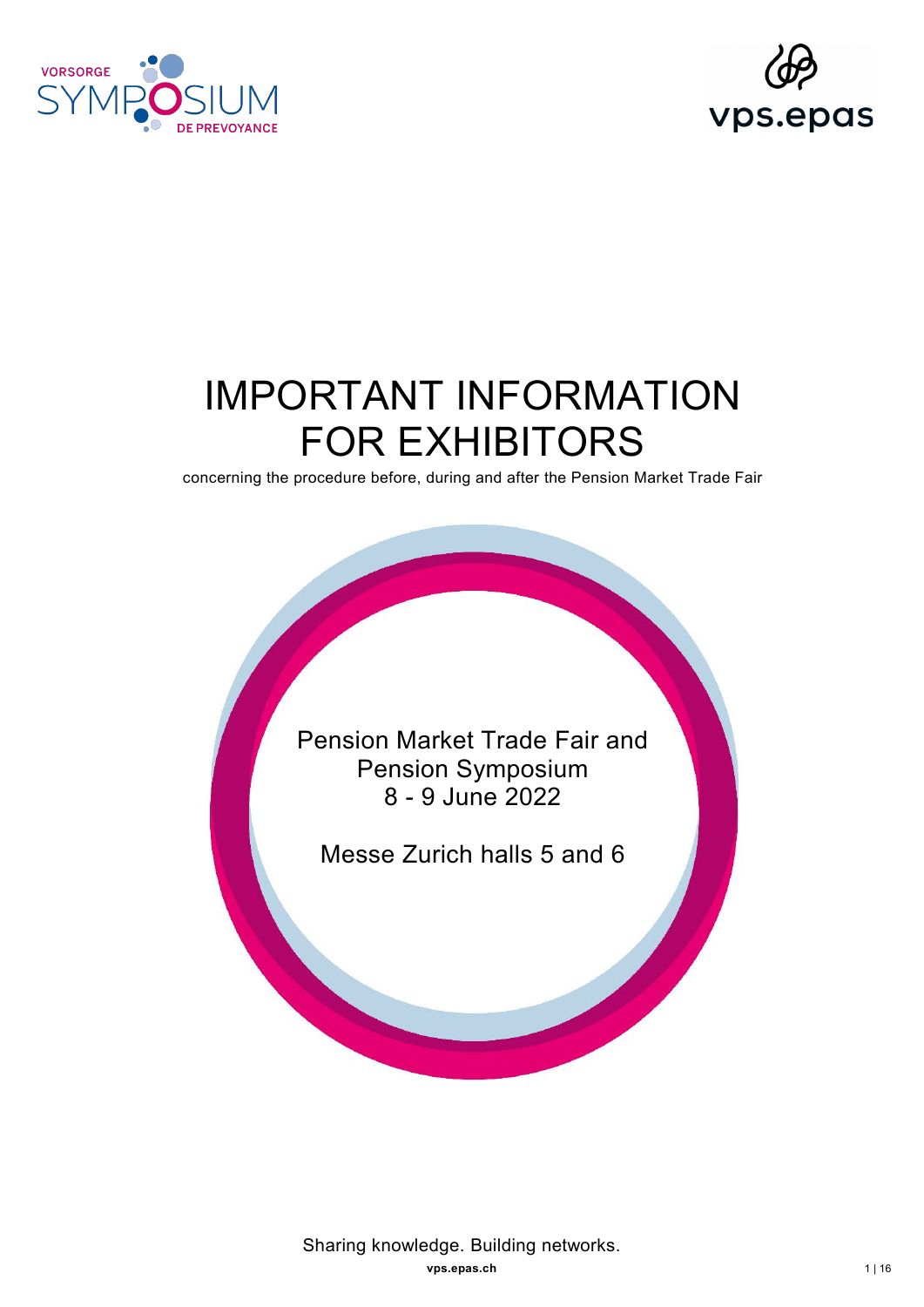|                                                          | Date       | Necessary? | Completed | Re-<br>sponsible | Comments |
|----------------------------------------------------------|------------|------------|-----------|------------------|----------|
| <b>Client invitations</b><br>5                           |            |            |           |                  |          |
| Guest voucher code                                       |            |            |           |                  |          |
| Registration status                                      |            |            |           |                  |          |
| Logos and banner downloads                               |            |            |           |                  |          |
|                                                          |            |            |           |                  |          |
| <b>Profile/Communication activities</b><br>5             |            |            |           |                  |          |
| Profile of exhibitors for special edition                | 04.03.2022 |            |           |                  |          |
| Advertisement/special advertising forms special edition  | 08.04.2022 |            |           |                  |          |
|                                                          |            |            |           |                  |          |
| <b>Orders and deadlines</b><br>6                         |            |            |           |                  |          |
| Graphics                                                 | 11.04.2022 |            |           |                  |          |
| <b>Rental furniture</b>                                  | 11.04.2022 |            |           |                  |          |
| Stand builder contact for modular stands                 |            |            |           |                  |          |
| <b>Electrical connections</b>                            | 09.05.2022 |            |           |                  |          |
| Attaching of weights to the hall ceiling                 | 09.05.2022 |            |           |                  |          |
| Free WiFi                                                |            |            |           |                  |          |
| Internet connection fixed network and WLAN               | 09.05.2022 |            |           |                  |          |
| <b>Flat screens</b>                                      | 09.05.2022 |            |           |                  |          |
| Parking permits, Messe Zurich multi-storey car park      | 09.05.2022 |            |           |                  |          |
| <b>Customised catering</b>                               | 09.05.2022 |            |           |                  |          |
| Standard catering                                        | 27.05.2022 |            |           |                  |          |
| Orders during the trade fair                             | 7.-9.06.22 |            |           |                  |          |
| <b>Returns</b>                                           |            |            |           |                  |          |
| Empties                                                  |            |            |           |                  |          |
| Rental plants, floral arrangements and stand decorations | 06.06.2022 |            |           |                  |          |
|                                                          |            |            |           |                  |          |
| Admission ticket/Lunch exhibitor<br>8                    |            |            |           |                  |          |
| Registration of personnel at the stand                   | 20.05.2022 |            |           |                  |          |
| Admission ticket   Despatch                              |            |            |           |                  |          |
| Lunch                                                    |            |            |           |                  |          |
|                                                          |            |            |           |                  |          |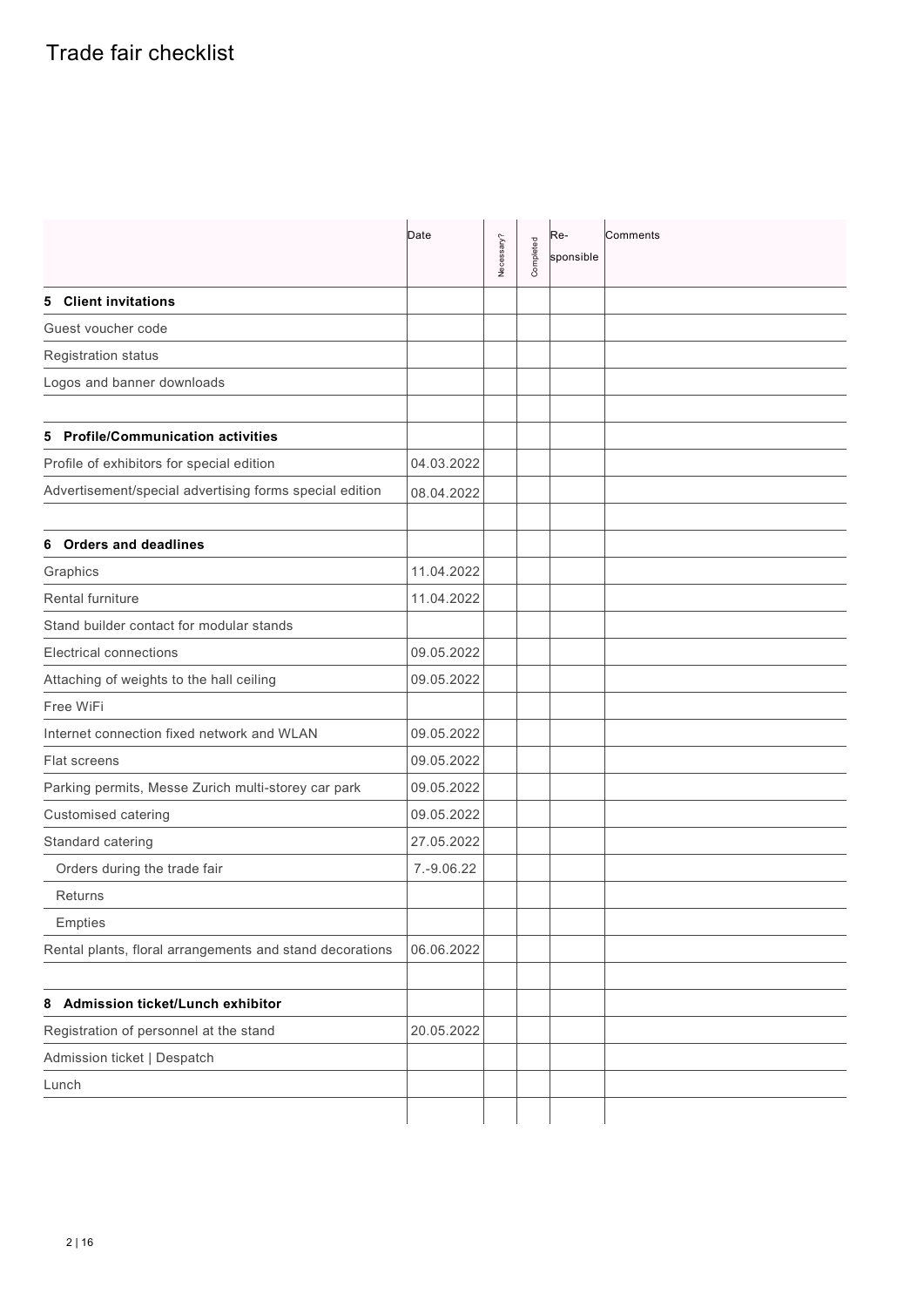|                                                             | Date       | Necessary? | Completed | Re-<br>sponsible | Comments |
|-------------------------------------------------------------|------------|------------|-----------|------------------|----------|
| <b>Hotel in Zurich</b><br>8                                 |            |            |           |                  |          |
|                                                             |            |            |           |                  |          |
| Access/Opening hours/Stand personnel<br>9                   |            |            |           |                  |          |
| Railway/Tram/Bus                                            |            |            |           |                  |          |
| Car                                                         |            |            |           |                  |          |
| Parking permits, Messe Zurich multi-storey car park         | 25.05.2022 |            |           |                  |          |
| Opening hours                                               |            |            |           |                  |          |
| Pension Market Trade Fair stand personnel                   |            |            |           |                  |          |
|                                                             |            |            |           |                  |          |
| 10 Delivery and removal halls 5 and 6                       |            |            |           |                  |          |
| Delivery of own stand (stand builders)                      |            |            |           |                  |          |
| Delivery by car (exhibitors)                                |            |            |           |                  |          |
| Furnishing of modular stand (exhibitors)                    |            |            |           |                  |          |
| Doorway for exhibitors                                      |            |            |           |                  |          |
| Stand personnel/Opening hours of trade fair                 |            |            |           |                  |          |
| Carpet removal (Messe Zurich)                               |            |            |           |                  |          |
| Cleaning of stand (exhibitors)                              |            |            |           |                  |          |
| Removal by car (exhibitors)                                 |            |            |           |                  |          |
| Dismantling of modular and own stand (stand builders)       |            |            |           |                  |          |
| Official logistics partner of Messe Zurich                  |            |            |           |                  |          |
| Construction heights halls 5 and 6                          |            |            |           |                  |          |
|                                                             |            |            |           |                  |          |
| 10 Procedure for delivery of goods                          |            |            |           |                  |          |
| Checkpoint                                                  | 6.77.06.22 |            |           |                  |          |
| Parcel service for advertising material, give away's etc.   | 06.06.2022 |            |           |                  |          |
| Transport instructions, forklifts, auxiliary stuff, empties | 01.06.2022 |            |           |                  |          |
| Instruction leaflet express empties                         | 01.06.2022 |            |           |                  |          |
| Instruction leaflet customs                                 | 01.06.2022 |            |           |                  |          |
|                                                             |            |            |           |                  |          |
|                                                             |            |            |           |                  |          |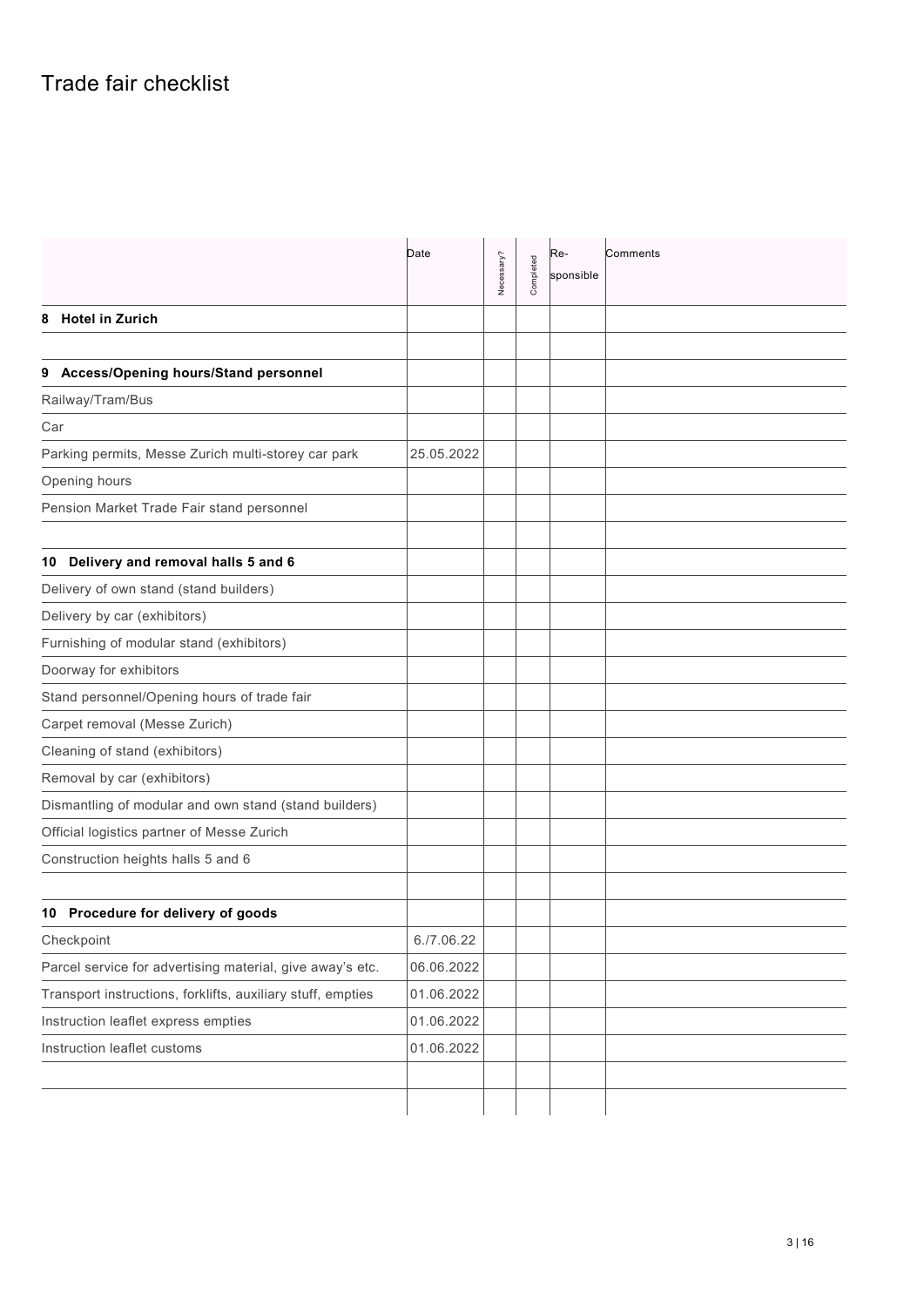|                                                     | Date       | Necessary? | Completed | Re-<br>sponsible | Comments |
|-----------------------------------------------------|------------|------------|-----------|------------------|----------|
| 11 Procedure for removal of goods                   |            |            |           |                  |          |
| Checkpoint from 4.45 p.m.                           | 09.06.2022 |            |           |                  |          |
| Parcel service BACK back to the office              | 09.06.2022 |            |           |                  |          |
|                                                     |            |            |           |                  |          |
| 12 Miscellaneous                                    |            |            |           |                  |          |
| Stand cleaning                                      |            |            |           |                  |          |
| Security                                            |            |            |           |                  |          |
| Access to Messe Zurich                              |            |            |           |                  |          |
| Drinks reception 8 June 2022, from 5.30 p.m.        |            |            |           |                  |          |
| Cloakroom                                           |            |            |           |                  |          |
| Visitor entry ticket                                |            |            |           |                  |          |
| Catering on site                                    |            |            |           |                  |          |
| First aid                                           |            |            |           |                  |          |
| vps.epas admission ticket/information helpdesk      |            |            |           |                  |          |
| Personal at the stand                               |            |            |           |                  |          |
| Paying visitors                                     |            |            |           |                  |          |
|                                                     |            |            |           |                  |          |
| 13 Contacts                                         |            |            |           |                  |          |
| Organizer                                           |            |            |           |                  |          |
| Director of the Pension Market Trade Fair           |            |            |           |                  |          |
| Organisation                                        |            |            |           |                  |          |
| Pension Symposium                                   |            |            |           |                  |          |
| Standbuilder contact for modular stands             |            |            |           |                  |          |
| Sempex (official logistics partner of Messe Zürich) |            |            |           |                  |          |
| Emergency numbers                                   |            |            |           |                  |          |
| Service centre                                      |            |            |           |                  |          |
|                                                     |            |            |           |                  |          |
| 14 Access to the Checkpoint and to the halls        |            |            |           |                  |          |
|                                                     |            |            |           |                  |          |
| 15 Access to Messe Zurich                           |            |            |           |                  |          |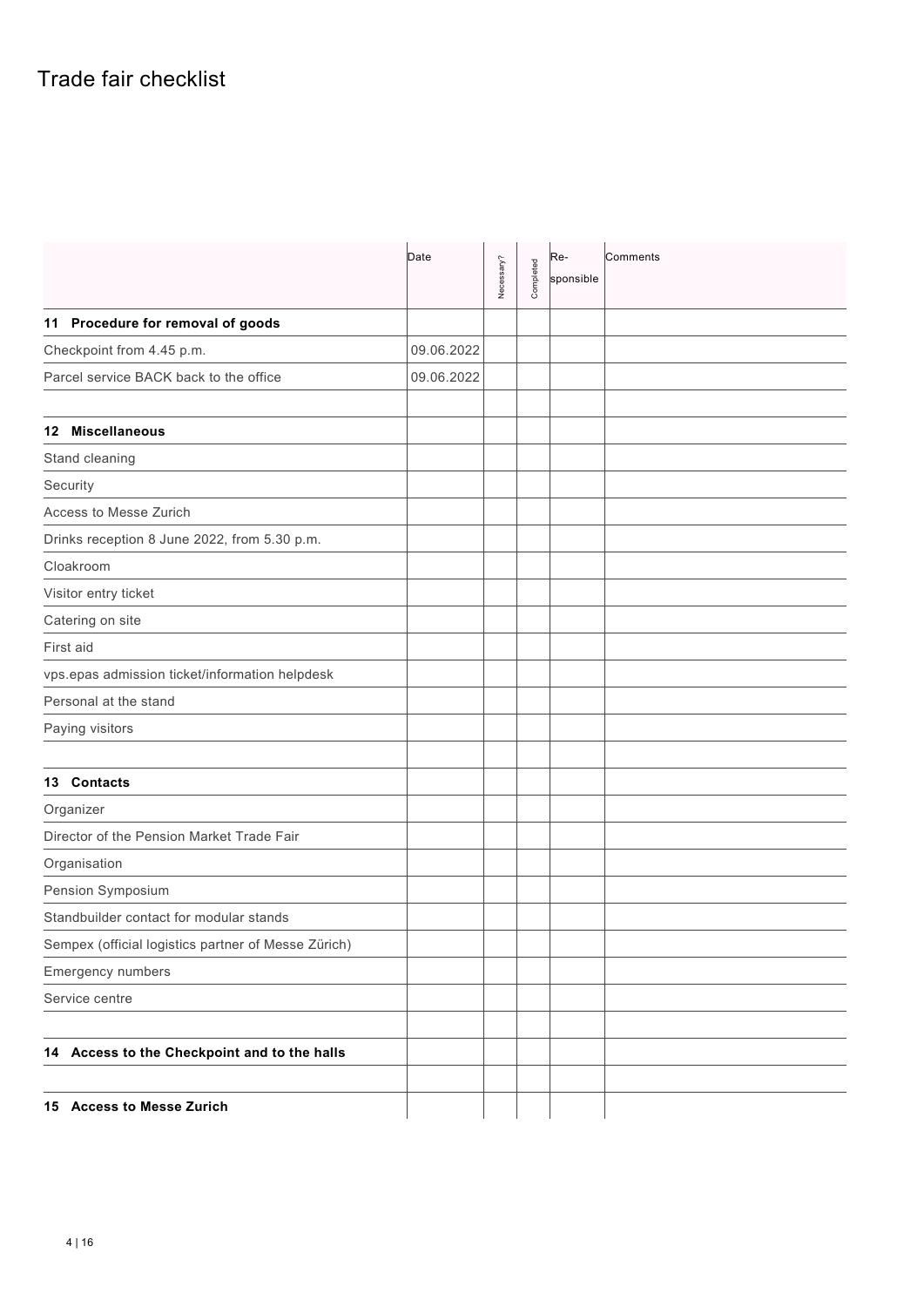### Profile/ Communication activities

### **Guest voucher code**

Each exhibitor shall receive their own guest voucher code by email on 18 February 2022, which can be used as often as required. Clients can register at symposium-2.ch with this guest voucher code.

### **Registration status**

From 14 March 2022, you will receive an up to date list of the registrations using your guest voucher code every week.

### **Logo and banner downloads**

Various logos and banners are available for client invitations and other promotional measures.

The logos and banners can be found at:

**pk-messe.ch/en/exhibition-stand-2022**

 **> Logo and banner downloads**

### **Profile of exhibitors for special edition Deadline Fri, 4 March 2022**

Each exhibitor has the opportunity to compile a profile including a logo. The profile will be published in the «Pension Market Trade Fair/Pension Symposium» special edition. As well as the detailed programme and exhibitor profiles, the special edition will contain preparatory articles on the topics addressed by the Pension Symposium.

### The information sheet can be found here:

- **pk-messe.ch/en/exhibition-stand-2022**
	- **> Profile of exhibitors for special edition**

### **Communication activities Deadline Tue, 8 April 2022**

As a supporting communication measure, you can publish an advertisement in the «Pension Market Trade Fair/Pension Symposium» special edition. Prices start at CHF 2100.00 excl. VAT.

Only exhibitors of the Pension Market Trade Fair may place advertisements and special advertising forms in this special edition.

The complete offer can be found here:

 **pk-messe.ch/en/upgrade-2022 > Communication activities**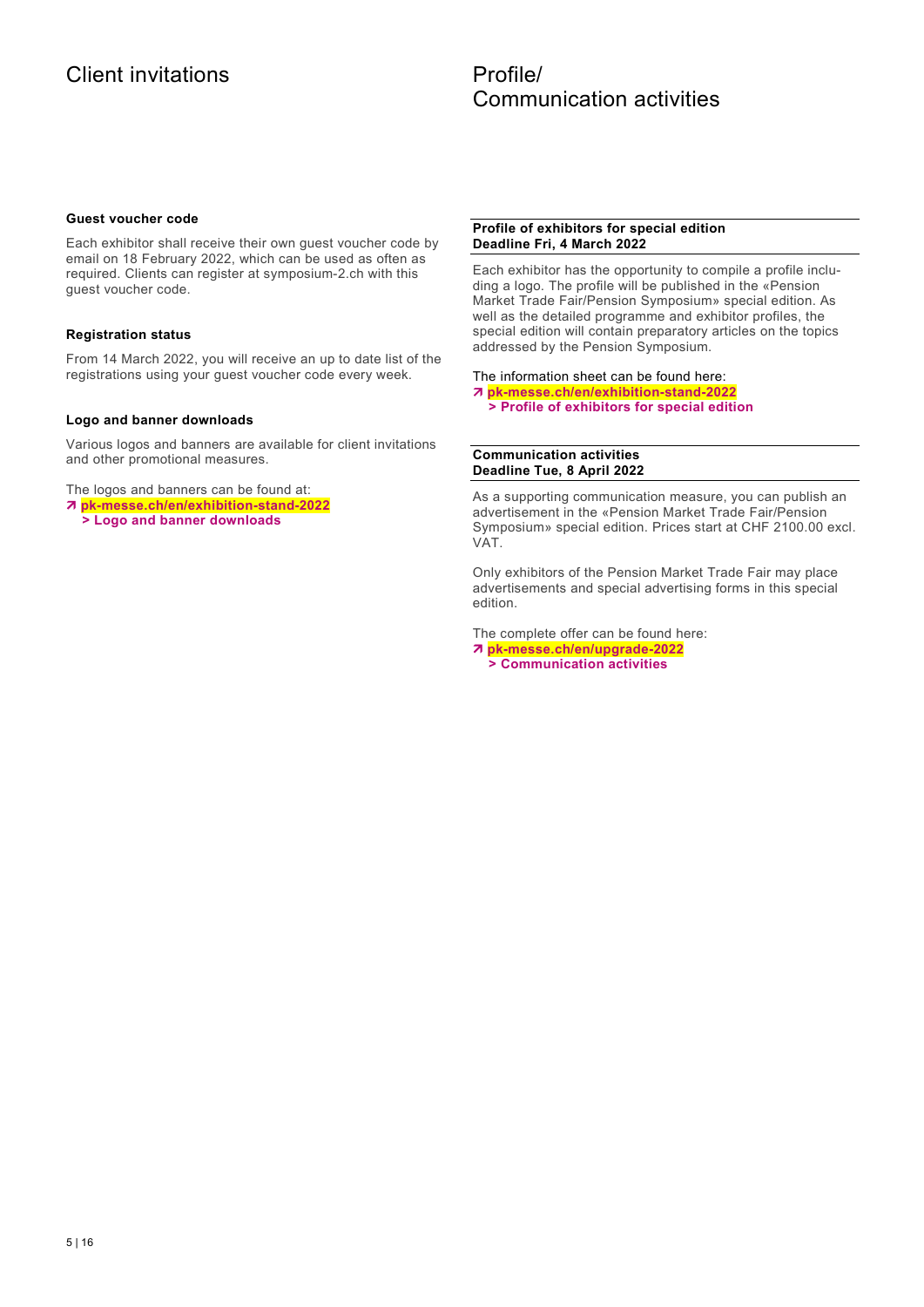### **Graphics | Rental furniture Deadline Mon, 11 April 2022**

### **Graphics**

Standard labelling A (W97 x H270 cm) is included in the price of the modular stand. Branding is of course possible for further walls.

The following graphic surfaces are available:

- Wall branding B (W97 x H230) 391.00
- Wall branding C (W97 x H270 cm) 459.00
- Door branding D (W97 x H35 cm) 60.00<br>- Corpus branding E (W104 x H91 cm) 170.00
- Corpus branding  $E$  (W104 x H91 cm)

The order form can be found at:

- **pk-messe.ch/en/exhibition-stand-2022**
- **> Orders > Graphics**

After the Pension Market Trade Fair, the graphics can be stored at cost with Andreas Messerli AG.

### **Rental furniture**

The standard furnishings of the modular stand include:

- 1 floor lamp, 1 spot (fluter) per 3 m<sup>2</sup>
- 1 lockable cabinet with panelling (W112 x H94 x D60 cm) - 2 barstools
- 1 booth with lockable folding door  $(1 \text{ m}^2)$
- Stand lettering 1 (frontal Plexiglas panel)
- Floor carpet
- 1 230 volt power supply point including bus bar for devices
- Daily floor cleaning in the stands and aisles
- Transport, assemply and dismantling

In addition to the standard furnishings included, furniture can also be rented or exchanged at Andreas Messerli AG.

### The order form can be found at: **pk-messe.ch/en/exhibition-stand-2022 > Orders > Rental furniture**

### **Stand builder contact for modular stands**

Andreas Messerli AG Motorenstrasse 35 8623 Wetzikon Roman Rychlik T +41 (0)43 931 43 85, M +41 (0)79 203 40 78 roman.rychlik@messerli.live

### **Electrical connections | Attaching of weights to the hall ceiling | LAN | Flat screen | Parking permits Deadline Mon, 9 May 2022**

### **Electrical connections**

Each stand is equipped with a simple 10A/230V/2.3 kW power socket including bus bar for three devices, such as:

- a small Nespresso coffee machine
- a laptop charging device
- a printer

The following are available should you require further electrical connections:

| - Simple socket                        | 215.00 |
|----------------------------------------|--------|
|                                        |        |
| - Double socket                        | 305.00 |
| - Triple socket                        | 350.00 |
| - Socket for industrial coffee machine | 345.00 |
| - Portable socket-outlet CEE 16A       | 370.00 |
| - Portable socket-outlet CEE 32A       | 430.00 |
| - Portable socket-outlet CEE 63A       | 580.00 |
| - Portable socket-outlet CEE 125A      | 900.00 |

Installing electrical connections single-handedly is strictly prohibited.

### **Attaching of weights to the hall ceiling**

The following can be ordered for attaching weights to the hall ceiling:

| - First ring bolt               | 420.00 |
|---------------------------------|--------|
| - Additional for each ring bolt | 60.00  |
| - Pre-Riga                      | 195 NN |

- Pre-Rigg 195.00 - Cable

### **Free WiFi**

Free Wi-Fi is available for exhibitors and visitors. There is no need to order.

- Free WiFi 0.00

The login data are as follows:

- 1. Network Messe Zurich
- 2. Register with mobile number
- 3. Activate with code received by text message

### **Internet connection fixed network and WLAN**

Fixed network and/or WLAN Internet access can also be provided on request:

- Internet access for 1 PC 690.00
- Internet connection for up to 5 PC 1040.00
- WLAN access, in addition to internet connection 200.00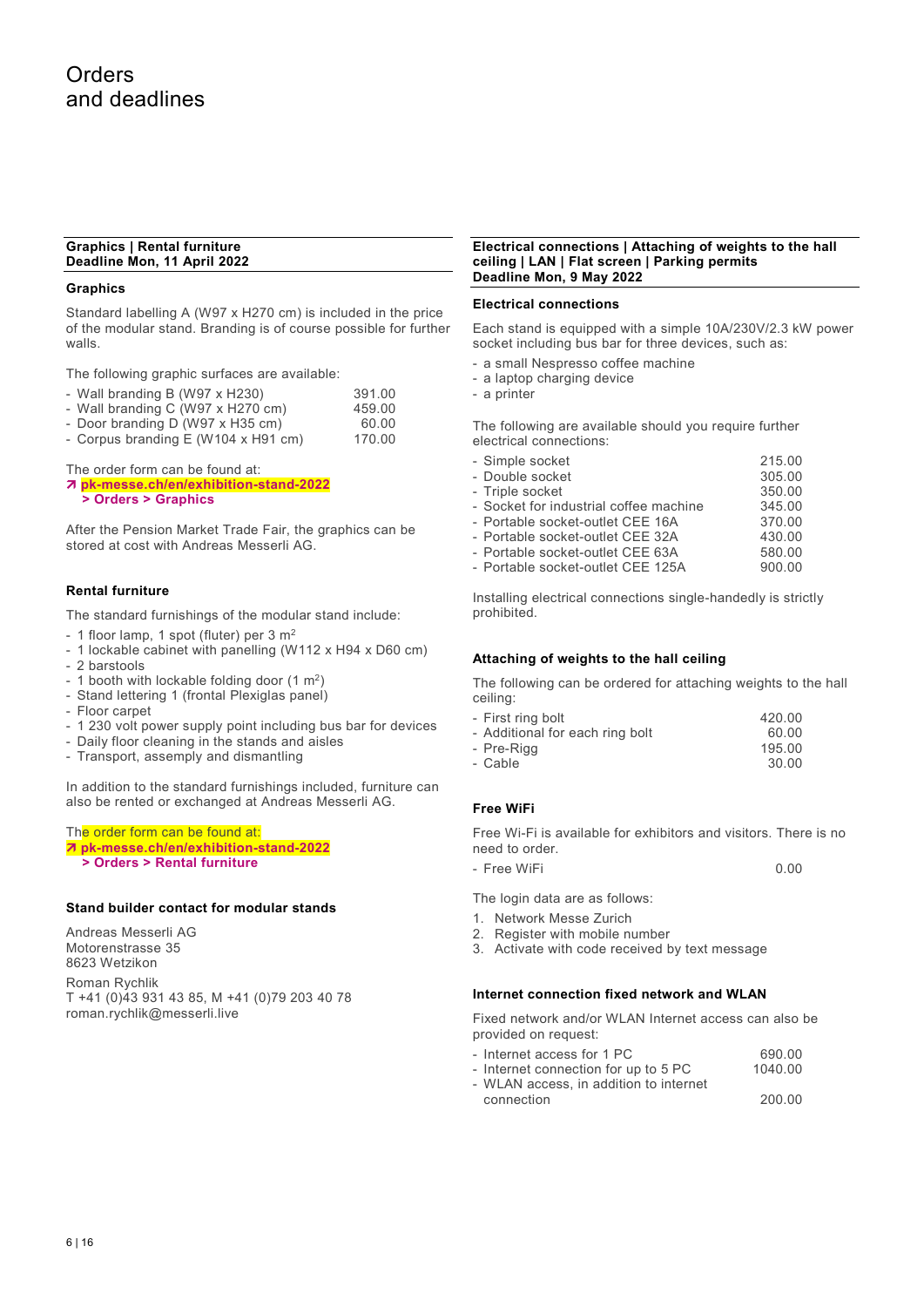### **Flat screens**

The following flat screens are available with wall mount or adjustable stand:

| - 46" Samsung flat screen | 900.00 |
|---------------------------|--------|
| - 55" Samsung flat screen | 950.00 |

### **Parking permits, Messe Zurich multi-storey car park**

Parking permits for the Messe Zurich multi-storey car park can be ordered on request. The following parking permits are available:

- Day permit network: Tue, Wed, Thu

| (normal price 29.00/day) for   | 54.00 |
|--------------------------------|-------|
| - Day permit network: Wed, Thu |       |
| (normal price 29.00/day) for   | 44.00 |

The order form can be found at:

 **pk-messe.ch/en/exhibition-stand-2022 > Orders > Electrical connections | Attaching of weights to the hall ceiling | LAN | Flat screen | Parking permits**

### **Meeting rooms**

There are various meeting rooms available. If you are interested, please contact Sabina Gisler, sg@vps.epas.ch.

#### **Stand catering Deadline customised: Mon, 9 May 2022 Deadline standard: Fri, 27 May 2022**

You may order stand catering from Wassermann Catering.

There are no catering facilities for visitors in and around Messe Zurich (apart at restaurant Yellow in hall 5 and the restaurant of the Holiday Inn Hotel opposite Messe Zurich). We therefore recommend ordering stand catering.

You can easily order a standard package via the Web shop or customised catering from Wassermann Catering.

Customised catering: **+41 (0)61 201 08 45 sales@wassermann-company.ch**

The Web shop can be found at: **wassermann-company.ch/shop**

### **Catering orders during the trade fair: Tue, 7 June 2022 to Thu, 9 June 2022**

For beverages, snacks, glasses etc. T +41 (0)79 941 38 91, T +41 (0)79 154 82 37

### **Returns**

Unopened containers will be taken back by Wassermann Catering, but not opened ones.

### **Empties**

- from beverage orders from Wassermann Catering will be disposed of by the cleaning team
- of beverages brought to the trade fair should be disposed of in the bottle bank behind Restaurant Yellow (hall 5).

You may also commission an external caterer. However, for reasons of hygiene, goods ordered from an external caterer may not be stored in the cold stores of Wassermann Catering.

### **Rental plants | Floral arrangements | Stand decorations Deadline Mon, 6 June 2022**

For rental plants, floral arrangements and stand decorations, we recommend Blumenland Schweiz AG.

The Web shop can be found at: **Blumenland.ch/en/plant-catalogue/**

All prices in Swiss francs, excl. VAT.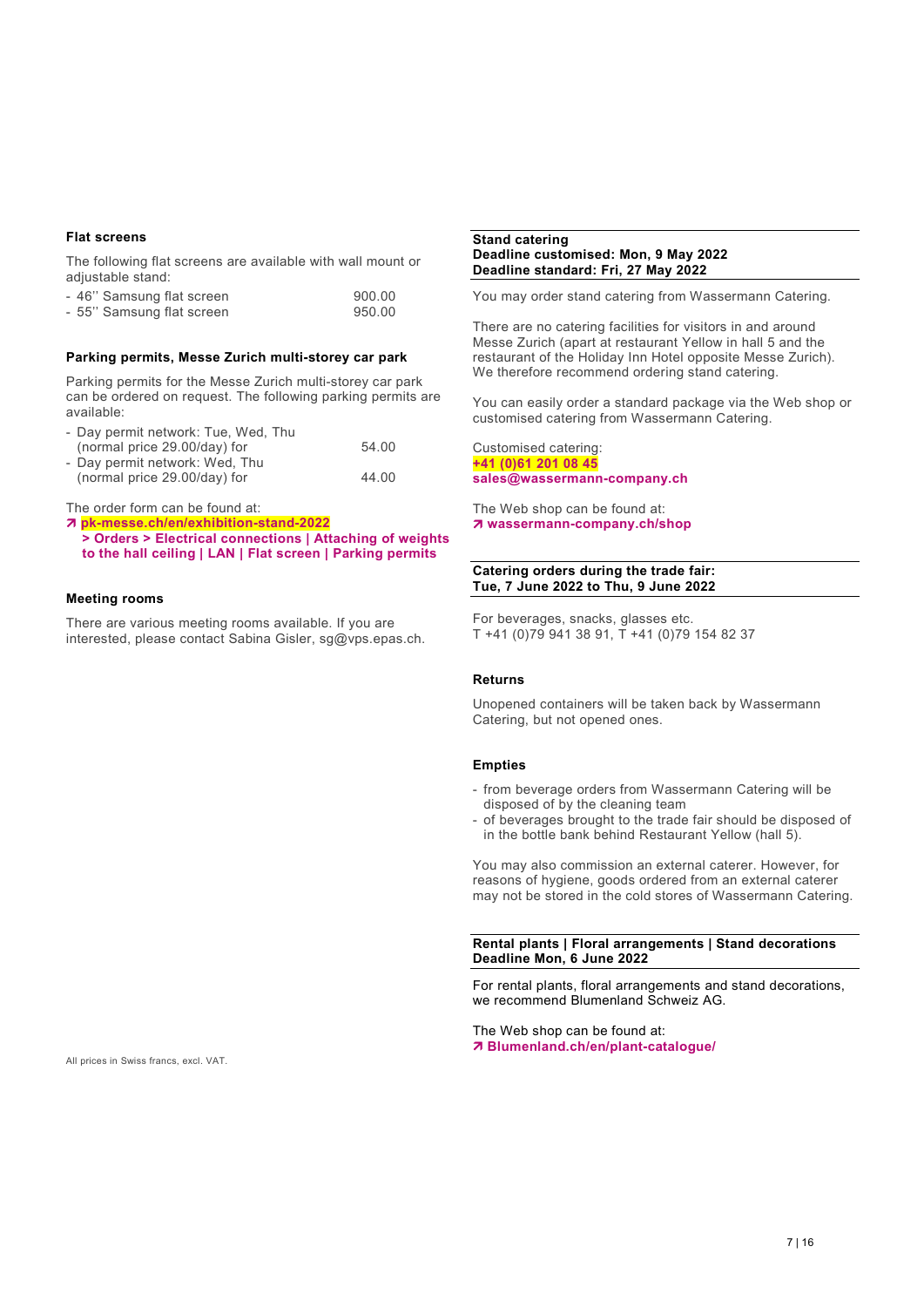### **Registration of stand personnel Deadline Fri, 20 May 2022**

### **Admission ticket**

Visitors and stand personnel register electronically for the Pension Market Trade Fair/Pension Symposium in order to gain specific sector information from our target audience and to obtain detailed visitor numbers. Your ticket will therefore be scanned upon entry, departure and for the exhibitors' lunch.

Each exhibitor will receive a link for stand personnel registration by email. It is important for stand personnel to be registered with this link and not with the guest voucher code. The stand personnel admission ticket allows exhibitors to eat in Restaurant Verde. The tickets will be dispatched electronically two weeks prior to the trade fair to the person who registered the employees.

Please bring your printed admission ticket with you so that we can ensure that everything runs smoothly. Attention! Please download the admission ticket as a PDF file and do not print it out in the preview. Should a ticket be forgotten or lost it can be reprinted at vps.epas helpdesk (entry hall of Messe Zurich).

Should you have already registered your employees and/or internal colleagues using the guest voucher code by mistake, please send the first and last names of the persons to Sabina Gisler at sg@vps.epas.ch and re-register the employees with the link to stand personnel registration.

### **Despatch of admission ticket**

Admission tickets for registered stand personnel (registration by 20 May 2022) will be sent out via email on 24 May 2022 to the person who registered the employees.

For stand personnel who were registered after 20 May 2022, tickets will be despatched on two further dates:

- 30 May 2022
- 3 June 2022

Admission tickets for stand personnel who were registered after 2 June 2022 can be collected on site at the vps.epas help desk.

### **Lunch**

A lunch buffet will be provided for the exhibitors in Restaurant Verde in the gallery of halls 1 and 2 from 11.30 a.m. until 2.30 p.m. Each employee registered as stand personnel is entitled to eat in Restaurant Verde.

### **Your ticket will be scanned at the entrance to Restaurant Verde.**

### **Credit**

| 12 $m^2$ stand         | total | 4 lunches for 2 days  |
|------------------------|-------|-----------------------|
| 18 $m2$ stand          | total | 6 lunches for 2 days  |
| 24 $m2$ stand          | total | 8 lunches for 2 days  |
| $30 \text{ m}^2$ stand | total | 10 lunches for 2 days |
| 36 $m2$ stand          | total | 12 lunches for 2 days |

Should the exhibitors require more lunches than the credit allows, the additional meals will be invoiced at CHF 35.00 excl. VAT directly by vps.epas after the trade fair.

Restaurant Verde is exclusively accessible to exhibitors. Should you wish to take a client with you, you can obtain a meal coupon for CHF 49.00 excl. VAT at vps.epas helpdesk in the entry hall. The costs will be invoiced directly by vps.epas after the Pension Market Trade Fair. Unused meal coupons cannot be returned.

### Hotel

There is a hotel adjacent to Messe Zurich.

Holiday Inn Zurich Messe Wallisellenstrasse 48 8050 Zurich T +41 (0)44 316 11 00 info@hi-zm.ch

Homepage: **holidayinn.com/zurichmesse**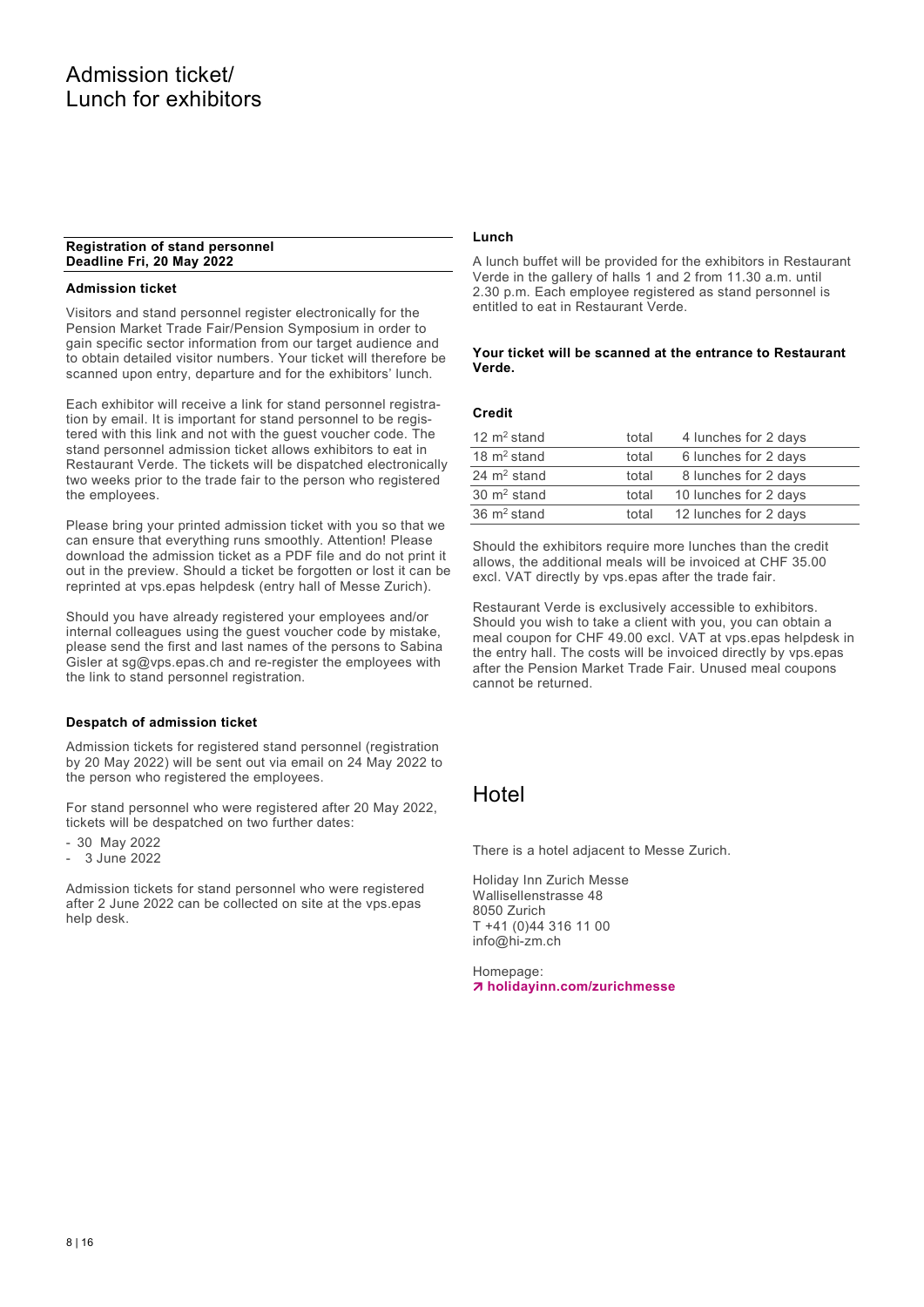### **Railway/Tram/Bus**

From Zurich main station (Hauptbahnhof) there are trains every 6 minutes on rapid transit (S-Bahn) lines S2, S6, S7, S8, S9, S14, S15, S16, S19 and S24 to Oerlikon station. From Oerlikon station, you can get to Messe Zurich in a few minutes on foot, by tram no. 11 or on buses no. 61, 62 or 94.

### **sbb.ch zvv.ch**

### **Car**

Arriving on the motorway from Basel, Berne, Chur, Lucerne or St. Gallen, follow the «Z» signs to the Zurich fair ground. Messe Zurich multi-storey car park is at Hagenholzstrasse.

### **google.com/maps pls-zh.ch**

### **Parking permits, Messe Zurich multi-storey car park**

Parking permits for the Messe Zurich multi-storey car park can be ordered on request. The following parking permits are available:

| - Day permit network: Tue, Wed, Thu |       |
|-------------------------------------|-------|
| (normal price 29.00/day) for        | 54.00 |
| - Day permit network: Wed, Thu      |       |
| (normal price 29.00/day) for        | 44.00 |

The order form can be found at:

 **pk-messe.ch/en/exhibition-stand-2022 > Orders > Parking permits**

Detailed location maps can be found on pages 14 and 15.

### **Opening hours Pension Market Trade Fair/Pension Symposium**

### **Wednesday, 8 June 2022**

| 8.45 a.m. – 5.30 p.m.    | Pension Symposium                   |
|--------------------------|-------------------------------------|
|                          |                                     |
| $9.45$ a.m. $-5.30$ p.m. | <b>Pension Market Trade Fair</b>    |
| $5.30$ p.m. $-8$ p.m.    | Drinks reception for exhibitors and |
|                          | visitors at the Symposium bar       |

### **Thursday, 9 June 2022**

| $8.45$ a.m. $-4.45$ p.m. | <b>Pension Symposium</b>         |
|--------------------------|----------------------------------|
| 9.45 a.m. – 4.45 p.m.    | <b>Pension Market Trade Fair</b> |

### **Pension Market Trade Fair stand personnel**

### **Wednesday, 8 June 2022**

9.45 a.m. – 5.30 p.m. Doors open: 7 a.m.

### **Thursday, 8 June 2022**

9.45 a.m. – 4.45 p.m. Doors open: 7 a.m.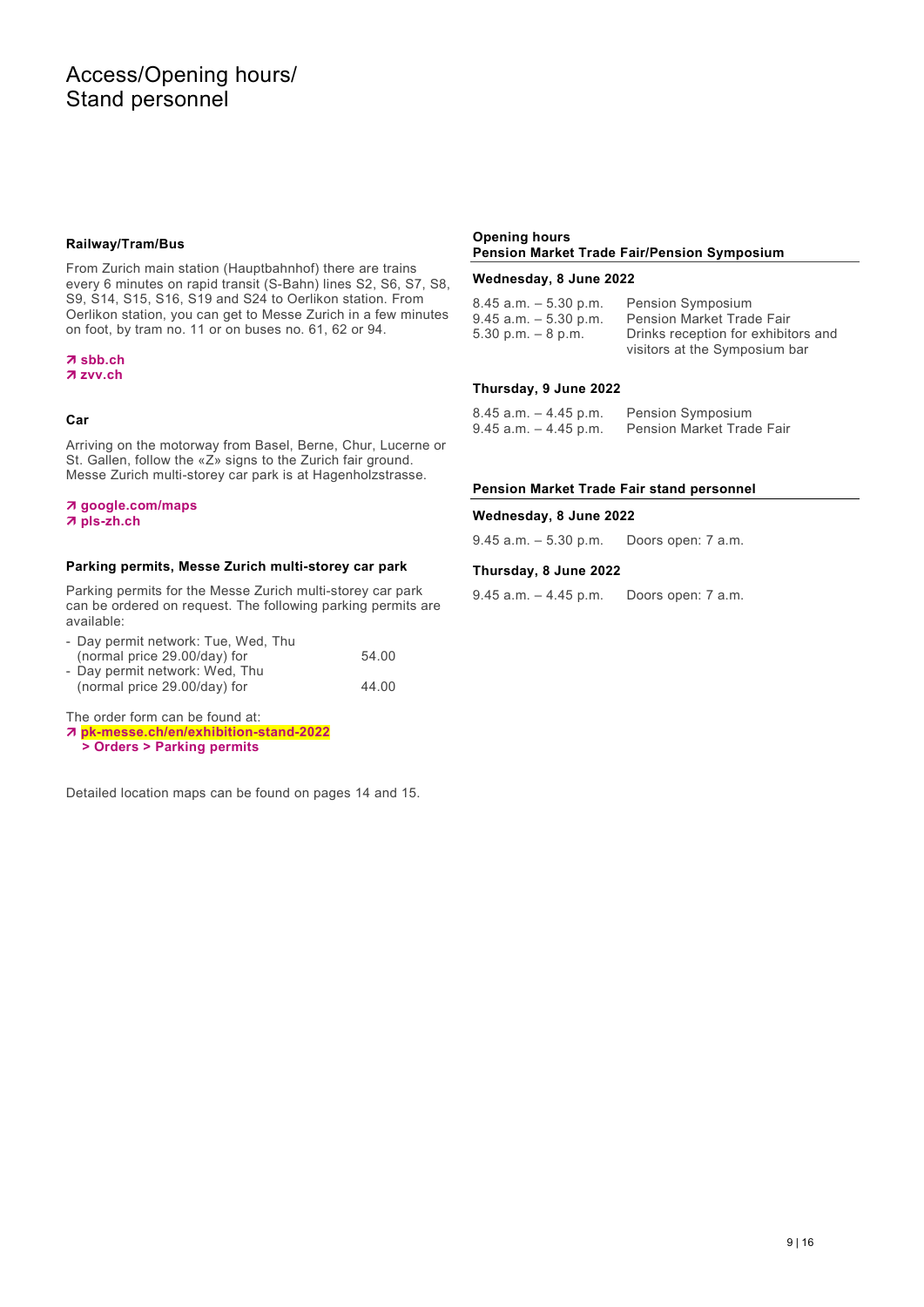### Assembly and dismantling halls 5 and 6

### Procedure for delivery of goods

### **Delivery of own stands (stand builders)**

| Monday, 6 June 2022<br>Tuesday, 7 June 2022           | 7 a.m. - 10 p.m.<br>$7$ a.m. $-$ 2 p.m.              | CHECKPOINT - DOOK & UNIE SIOL<br>Deadline Mon, 6 June / Tue, 7 June 2022                                                                                       |  |  |  |
|-------------------------------------------------------|------------------------------------------------------|----------------------------------------------------------------------------------------------------------------------------------------------------------------|--|--|--|
| Delivery by car (book time slot via checkpoint)       |                                                      | Any delivery of goods (by stand construction firms, suppliers,<br>carriers, cars etc.) must, without exception, go through the                                 |  |  |  |
| Tuesday, 7 June 2022                                  | from 2 p.m.                                          | checkpoint at Messe Zurich. No goods may be delivered via<br>the main entrance.                                                                                |  |  |  |
| Furnishing of modular stand (exhibitors)              |                                                      | You may book a time slot for this with the checkpoint hotline                                                                                                  |  |  |  |
| Tuesday, 7 June 2022                                  | $2 p.m. - 10 p.m.$                                   | on Monday, 6 June or Tuesday, 7 June on<br>+41 (0)58 206 51 74.                                                                                                |  |  |  |
| Doorway for exhibitors                                |                                                      | On arrival at the checkpoint, a deposit of CHF/euro 100.00                                                                                                     |  |  |  |
| Wednesday, 8 June 2022<br>Thursday, 9 June 2022       | 7 a.m.<br>7 a.m.                                     | must be paid, which will be refunded if you comply with the<br>allotted time for your stay.                                                                    |  |  |  |
| Stand personnel/Trade fair opening hours              |                                                      | The permitted stay on the different levels is as follows:<br>30 min<br>Car                                                                                     |  |  |  |
| Wednesday, 8 June 2022<br>Thursday, 9 June 2022       | $9.45$ a.m. $-5.30$ p.m.<br>$9.45$ a.m. $-4.45$ p.m. | Car with trailer & delivery van<br>$45$ min<br>Delivery van with trailer & heavy goods vehicle<br>60 min<br>Heavy goods vehicle with trailer & lorry<br>90 min |  |  |  |
| <b>Carpet removal (Messe Zurich)</b>                  |                                                      | Exhibitors themselves may also deliver small items such                                                                                                        |  |  |  |
| Thursday, 9 June 2022                                 | $4.45$ p.m. $-5$ p.m.                                | as brochures, free gifts, small office coffee machines,<br>printers etc. by car on Tuesday, 7 June from 2 p.m.                                                 |  |  |  |
| Clearing of stand (exhibitors)                        |                                                      | You will also need to book a time slot for such deliveries                                                                                                     |  |  |  |
| Thursday, 9 June 2022                                 | $4.45$ p.m. $-5.30$ p.m.                             | with the checkpoint hotline.                                                                                                                                   |  |  |  |
| Removal by car (book time slot via checkpoint)        |                                                      | Full details can be found at:<br>7 pk-messe.ch/en/exhibition-stand-2022                                                                                        |  |  |  |
| Tuesday, 9 June 2022                                  | from $4.45$ p.m.                                     | > Orders > Procedure for delivery and removal of goods                                                                                                         |  |  |  |
| Dismantling of modular and own stand (stand builders) |                                                      | Parcel service for advertising material, give away's etc.                                                                                                      |  |  |  |
| Thursday, 9 June 2022                                 | $5 p.m. - 10 p.m.$                                   | Deadline Mon, 6 June 2022                                                                                                                                      |  |  |  |
| Friday, 10 June 2022                                  | $7 p.m. - 10 p.m.$                                   | Parcels containing brochures, give away's etc. can be sent by                                                                                                  |  |  |  |
| <b>Official logistics partner of Messe Zurich</b>     |                                                      | post to Sempex AG, which is the official logistics partner of<br>Messe Zurich. Sempex AG will bring the parcels to your stand<br>on the afternoon of 7 June.   |  |  |  |
| Semnex AG                                             |                                                      |                                                                                                                                                                |  |  |  |

Sempex AG Siewerdtstrasse 60 8050 Zurich

Alexander Dettmann T +41 (0)58 307 77 65 M +41 (0)79 779 12 49 exhibitions.zuerich@sempex.com sempex.com

### **Construction heights halls 5 and 6**

Maximum construction height 5.50 m Height of modular stand 2.90 m

## **Checkpoint – book a time slot**

The order form can be found at:

 **pk-messe.ch/en/exhibition-stand-2022 > Orders > Parcel service and label courier service,** 

 **costs**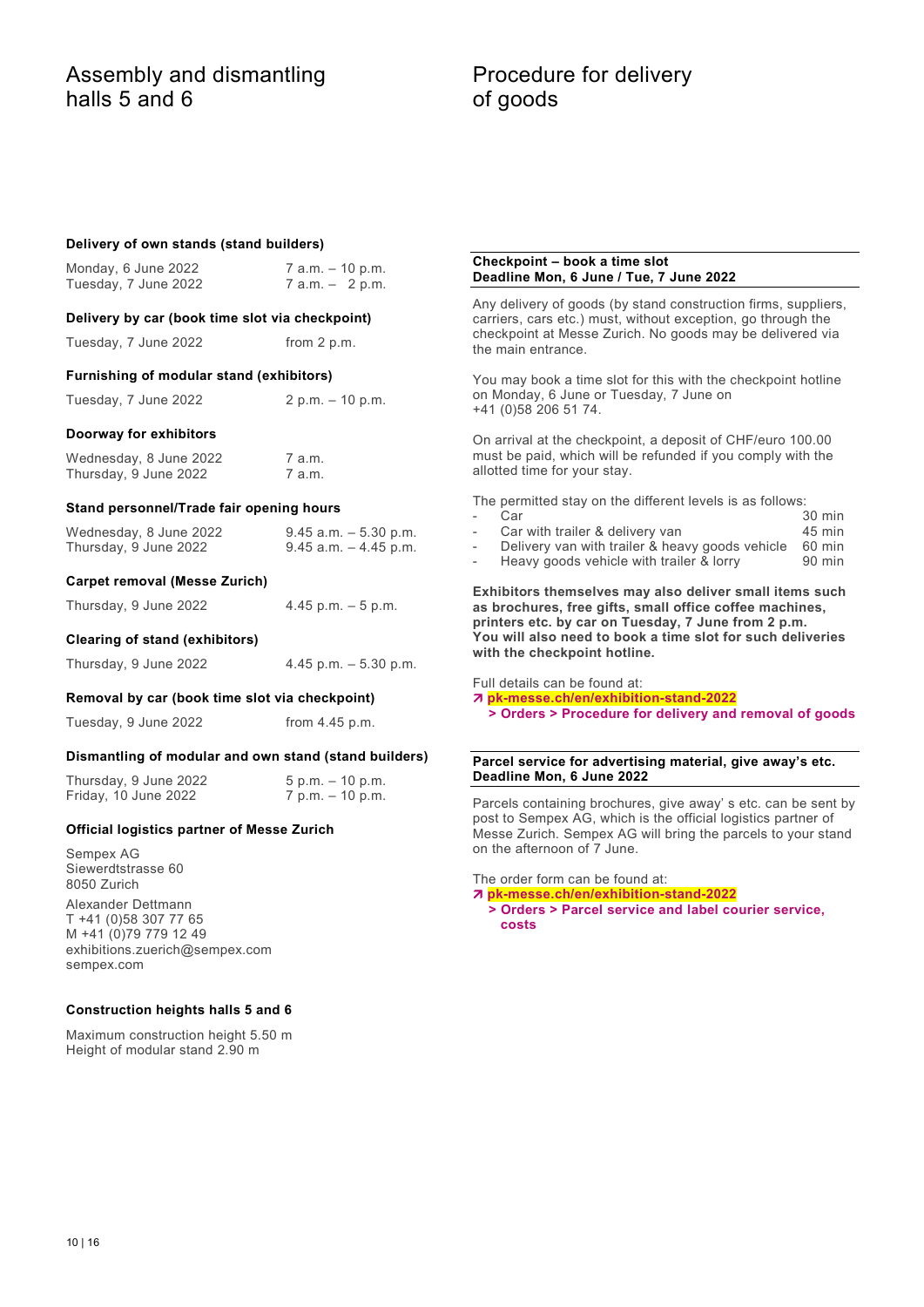### **Transport instructions | Forklifts | Auxiliary staff | Empties Instruction leaflet express empties, Instruction leaflet customs**

**Deadline Wed, 1 June 2022**

### **Modular stand**

- Should you require information about:
- Transport and customs instructions
- Door-to-door transport
- Storage for spare materials and empty packaging
- Forklifts and labours

The order form and instruction leaflets can be found at: **pk-messe.ch/en/exhibition-stand-2022**

 **> Orders > Transport instructions | Forklifts | Auxiliary staff | Empties, Instruction leaflet express empties, Instruction leaflet customs**

### **Own stand**

Should you require information about:

- Forklifts and auxiliary staff as well as customs
- Storage for spare materials and empty packaging

The order form and instruction leaflets can be found at:

 **pk-messe.ch/en/exhibition-stand-2022 > Orders > Forklifts | Auxiliary staff | Empties, Instruction leaflet express empties, Instruction leaflet customs**

#### **Checkpoint – Book a time slot Thu, 9 June 2022**

### **Checkpoint**

Removal of goods is possible on Thursday, 9 June from 4.45 p.m.

For the removal of goods by stand construction firms, suppliers, carriers, cars, etc., a new time slot must, without exception, be booked with the checkpoint hotline on +41 (0)58 206 51 74.

On arrival at the checkpoint, a deposit of CHF/euro 100.00 must be paid, which will be refunded if you comply with the allotted time for your stay.

The duration of stay on the levels is limited as follows:<br>- Car 30 min

- Car 30 min
- Car with trailer & delivery van **45 min**<br>Delivery van with trailer & heavy goods vehicle 60 min
- Delivery van with trailer & heavy goods vehicle 60 min<br>Heavy goods vehicle with trailer & lorry 90 min
- Heavy goods vehicle with trailer & lorry

**If you, as an exhibitor, have delivered your items by car, you may book a time slot on Wednesday, 8 June or Thursday, 9 June with the checkpoint hotline on +41 (0)58 206 51 74.**

### **RETURN Parcel service for advertising material, give away's etc. for example, back to the office Order by Thu, 9 June 2022**

Parcels containing brochures, give away's etc. may be sent back (for example, to your office) via Sempex AG, the official logistics partner for the venue.

Sempex will take care of the whole process, including any printing of labels.

The order form can be found at: **pk-messe.ch/en/exhibition-stand-2022**

 **> Orders > Parcel service RETURN, costs**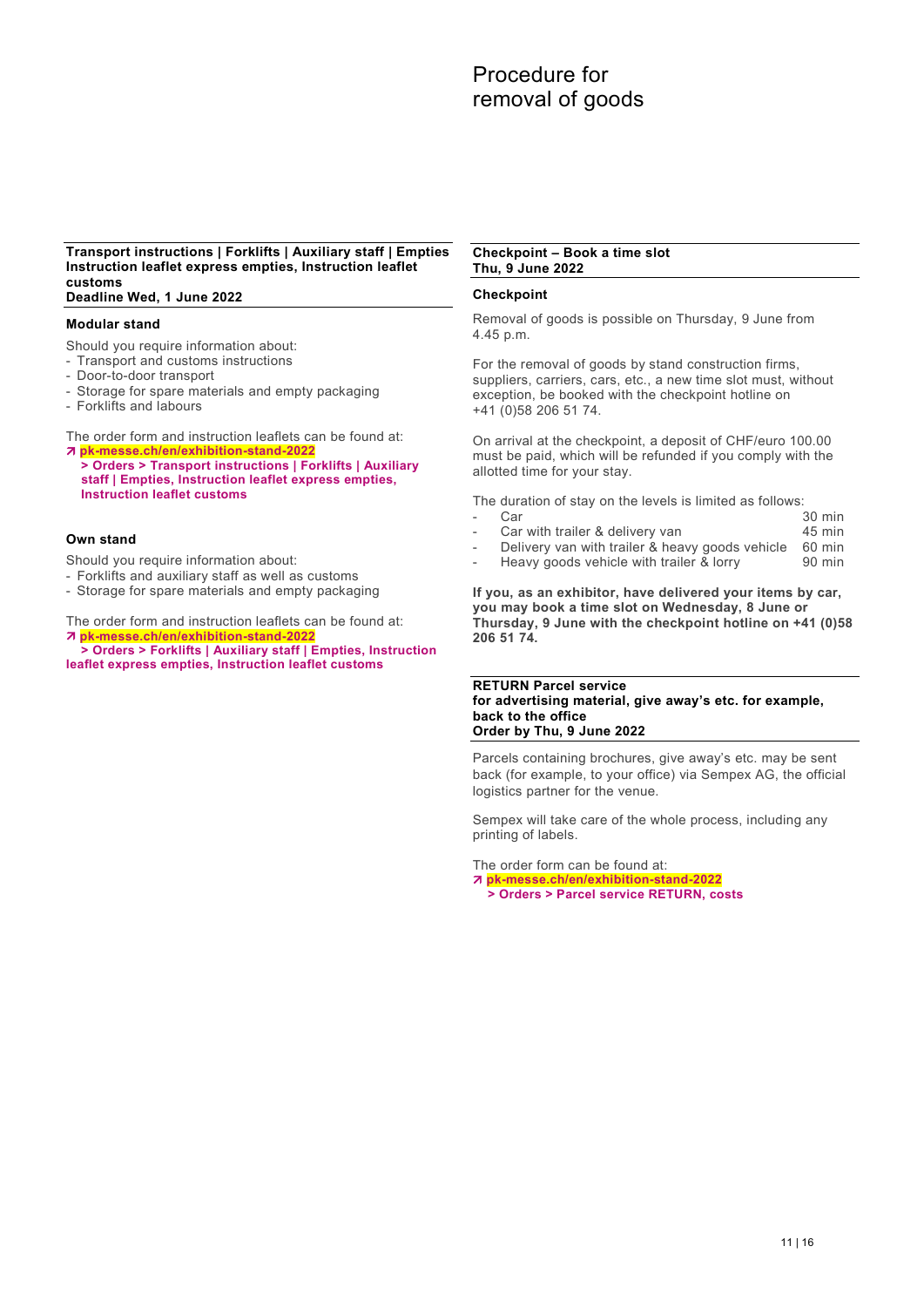### **Stand cleaning**

The carpets and surfaces of the stands will be cleaned each morning of the Pension Market Trade Fair. A thorough cleaning will also take place on 7 June 2022 until 8 p.m. Disposal of the rubbish accumulated at the stand will be taken care of by the Messe Zurich cleaning team. Please place rubbish in the aisles in the evening. Bin liners can be obtained free of charge from the Messe Zurich service centre (ground floor).

### **Security**

Messe Zurich will be monitored by Securitas during the nights from Monday, 6 June until Thursday, 9 June 2022. Messe Zurich and vps.epas accept no liability whatsoever in the event of thefts or any damage caused by third parties.

### **Access to Messe Zurich**

Messe Zurich is open from 7 a.m. until 10 p.m. The admission ticket for stand personnel must only be carried during the opening hours of the Pension Market Trade fair/Pension Symposium (8 - 9 June 2022). No special pass is required for the construction and clearing phases on 6/7/10 June 2022.

### **Drinks reception for exhibitors and visitors Wed, 8 June 2022, 5.30 p.m., Symposium bar**

We hope to be able to welcome you and your clients to the drinks reception.

### **Cloakroom**

The cloakroom behind the Symposium Bar will be staffed as follows during the two days of the fair:

| Wednesday, 8 June 2022 | 8 a.m. – 9 p.m.       |
|------------------------|-----------------------|
| Thursday, 9 June 2022  | $8$ a.m. $-5.15$ p.m. |

### **Visitor entry ticket**

As an exhibitor, you can use the guest voucher code to invite your clients and guests personally to the Pension Market Trade Fair. You have already received the guest voucher code by email.

Should a ticket be forgotten or lost, it can be reprinted at vps.epas helpdesk (entry hall of Messe Zurich). Visitors can also contact vps.epas helpdesk with any other questions concerning the entry ticket.

### **Catering on site**

During the Pension Market Trade Fair/Pension Symposium, your catering options are as follows:

**Restaurant Verde** for lunch exhibitors

8 - 9 June 2022 11.30 a.m. – 2.30 p.m. > A certain number of lunches are included in the price of the stand. Any additional meals taken will be invoiced at CHF 35.00 per meal after the fair through vps.epas directly.

### **Restaurant Yellow**<br>8 June 2022 1

8 June 2022 11.30 a.m. - 3 p.m.<br>9 June 2022 11.30 a.m. - 2.30 p  $11.30$  a.m.  $- 2.30$  p.m. > Food and drink must be paid for.

### **Snackbar Yellow**<br>8 June 2022

8 June 2022 7 a.m. – 3 p.m.<br>9 June 2022 8.30 a.m. – 2.3  $8.30$  a.m.  $- 2.30$  p.m. > Food and drink must be paid for.

### **Symposium Bar**

8 June 2022 8 a.m. – 5.30 p.m. 9 June 2022 8 a.m. – 4.45 p.m. > Food and drink must be paid for.

### **First aid**

The first aid post will be occupied during the trade fair and can be found on the ground floor (at the end of the aisle between the service centre and Restaurant Hòla).

### **vps.epas admission ticket/information helpdesk**

Persons who have not registered in advance electronically via symposium-2.ch can be registered at the event. However, to save time, we recommend registering prior to the Pension Market Trade Fair.

### **Stand personnel**

Persons who have not been registered in advance via the link to stand personnel registration cannot be registered at the event.

Should a ticket be forgotten or lost, it can be reprinted. For all other questions concerning your entry ticket, please contact vps.epas helpdesk.

### **Paying visitors**

Outstanding invoice amounts will be collected on site. Paid but unused tickets will not be reimbursed.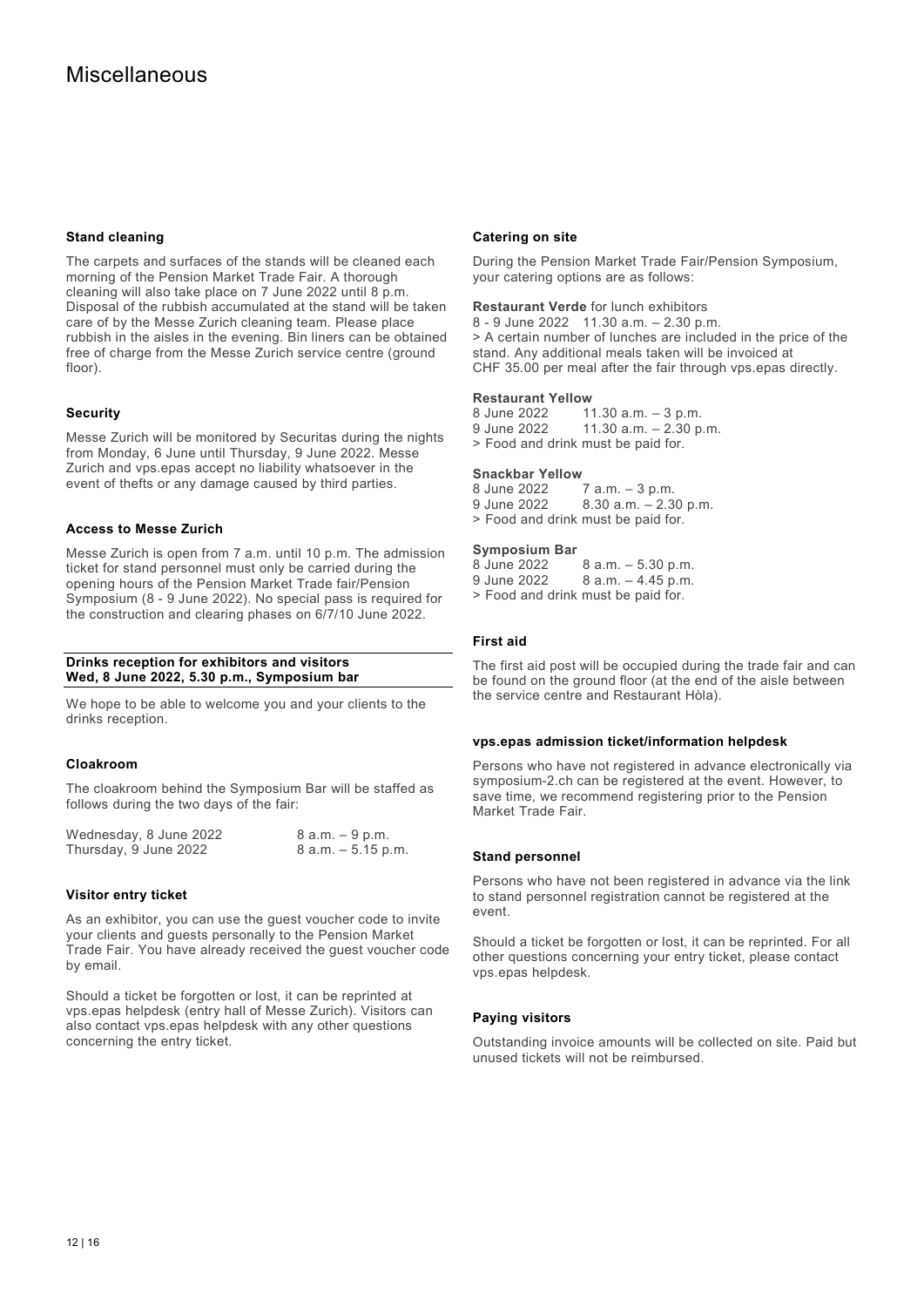### **Contacts**

### **Event organiser**

The organiser of the Pension Market Trade Fair and Pension Symposium is vps.epas.

VPS Verlag Personalvorsorge und Sozialversicherung AG Taubenhausstrasse 38 PO Box 4242 6002 Lucerne T +41 (0)41 37 07 07, vps.epas.ch

### **Director of the Pension Market Trade Fair**

Markus Jörin, mj@vps.epas.ch T +41 (0)41 317 07 43, M +41 (0)79 426 51 26

### **Organisation**

Sabina Gisler, sg@vps.epas.ch T +41 (0)41 317 07 21, M +41 (0)79 440 81 18

### **Pension Symposium**

Kaspar Hohler, ho@vps.epas.ch T +41 (0)41 317 07 45, M +41 (0)79 230 02 57

### **Standbuilder contact for modular stands**

Andreas Messerli AG Motorenstrasse 35 8623 Wetzikon Roman Rychlik T +41 (0)43 931 43 85, M +41 (0)79 203 40 78 roman.rychlik@messerli.live

### **Official logistics partner of Messe Zürich**

Sempex AG Siewerdtstrasse 60 8050 Zürich Alexander Dettmann T +41 (0)58 307 77 65, M +41 (0)79 779 12 49 exhibitions.zuerich@sempex.com

### **Emergency numbers**

| Ambulance/paramedics | 144 |
|----------------------|-----|
| Fire brigade         | 118 |
| Police               | 117 |

### **Service centre**

Should you have any further concerns or requests, please contact the Messe Zurich service centre on the ground floor.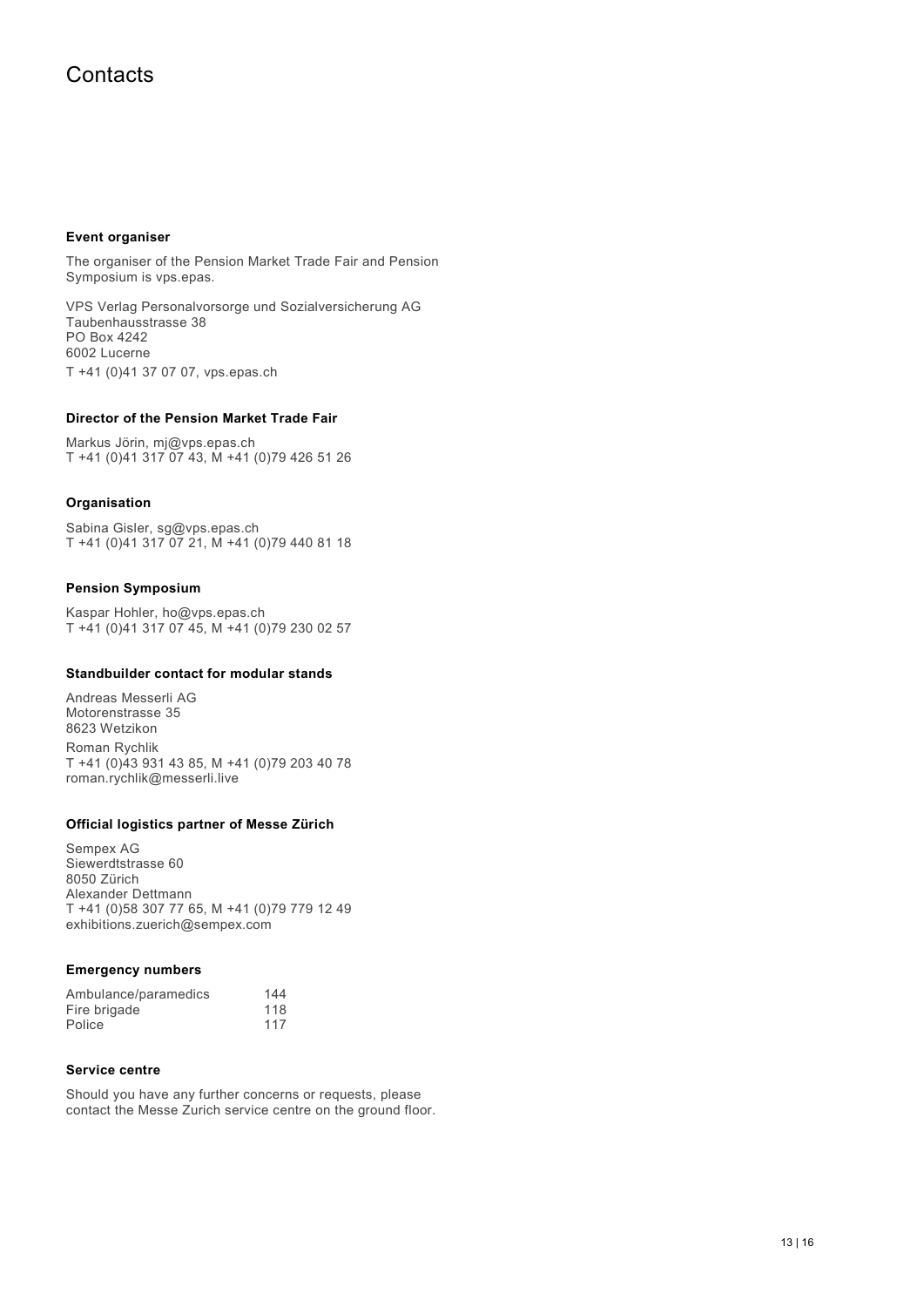### **Checkpoint 1**

GPS: Orion-Strasse 6, 8152 Glattpark (Opfikon) opposite «Schutz & Rettung Zurich»

Access to the exhibition halls is generally via Checkpoint 1. At Checkpoint 1, you will be given an access slip in return for a deposit of CHF/Euro 100.00.

### **Checkpoint 2**

GPS: Siewerdtstrasse 60, 8050 Zurich

Access to Checkpoint 2 is via Hagenholzstrasse/Thurgauerstrasse to Siewerdtstrasse, or via Aubruggstrasse/Wallisellenstrasse/Thurgauerstrasse to Siewerdtstrasse.

The permitted stay on the different levels is as follows:

| Car                              | 30 minutes |
|----------------------------------|------------|
| Car with trailer                 | 45 minutes |
| Delivery van                     | 45 minutes |
| Delivery van with trailer        | 60 minutes |
| Heavy goods vehicle              | 60 minutes |
| Heavy goods vehicle with trailer | 90 minutes |
| Articulated lorry                | 90 minutes |

After unloading, delivery vans and lorries may be left either at Checkpoint 1 free of charge, or in the paying utility vehicle car park in front of the Messe Zurich multi-storey car park for the duration of the assembly and dismantling of the exhibition. Cars may only be left in the multi-storey car park.

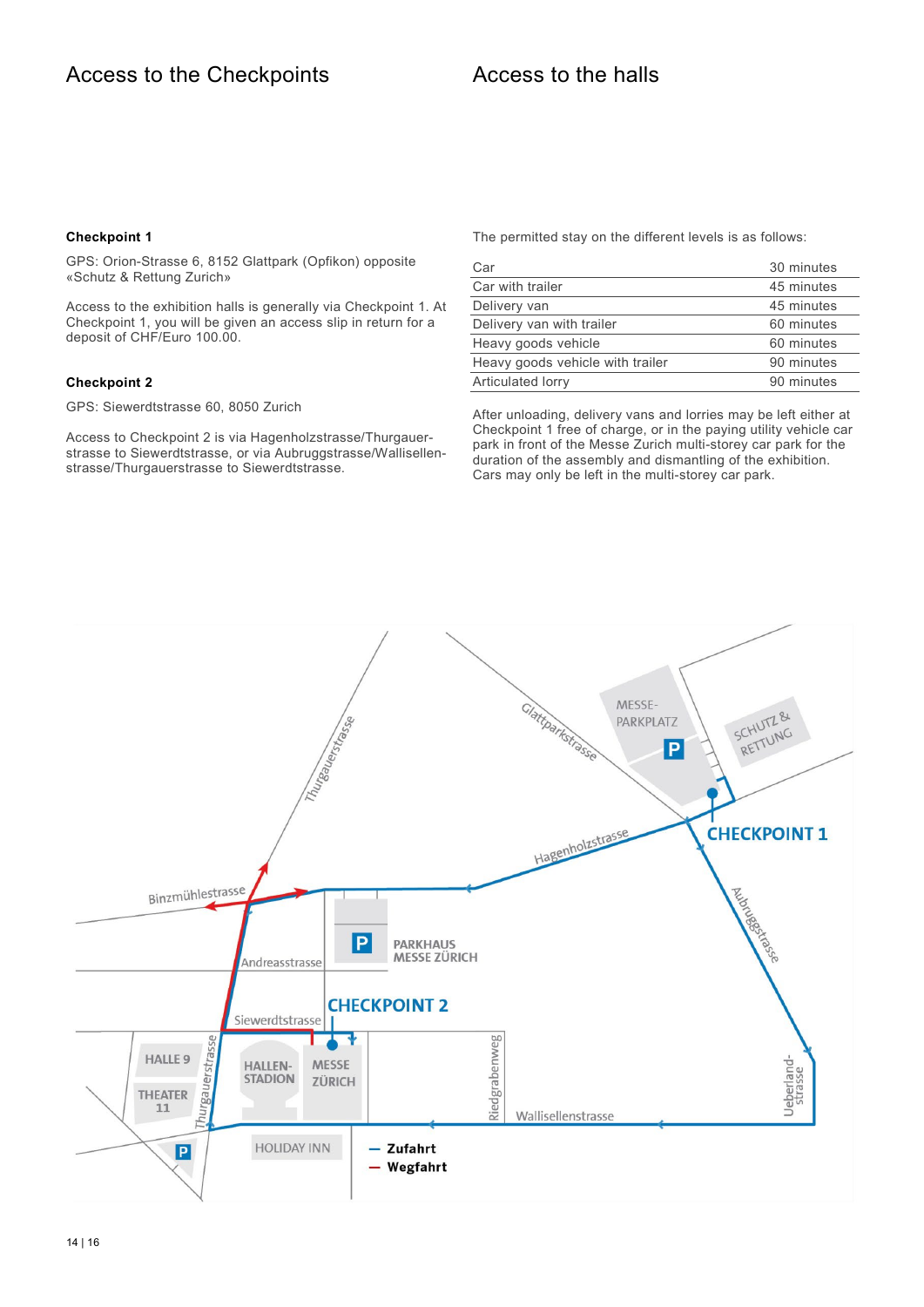### Access to Messe Zurich